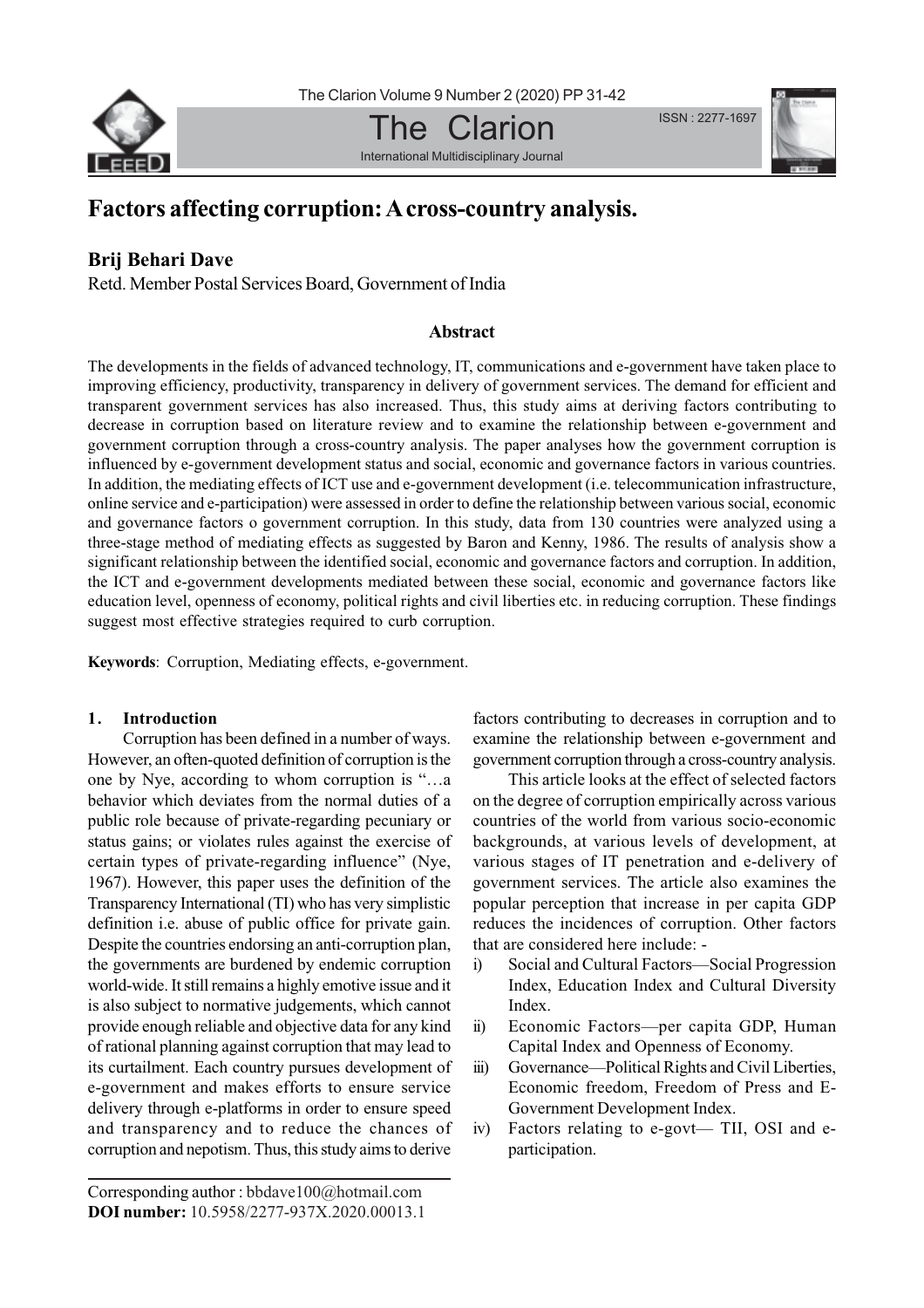v) Dependent Variable—Corruption Perception Index (CPI), 2019 is used in the analysis. These data are published by Transparency International every year.

This study first analyzed how government corruption in each country is influenced by the ability of the users to make use of the e-services offered by egovernment, which is influenced by GDP per user Capita, Education index, other Social and Economic factors. It also analyzes governance issues like government size, Law enforcement and justice system of the country, economic freedom of the citizens, their political rights protection and civil liberties, compartmentalization based on ethnic, cultural and linguistic diversity, press freedom etc. With the increase in ICT use and advancement in development in egovernment, their effect on increasing transparency becomes more apparent. The objectivity of the data is ensured by utilizing statistical data from Transparency International, International Telecommunications Union (ITU), OECD, UNDP, IMF, Freedom House and Fraser Institute. It is different from the past research in the sense that actionable and more relevant variables have been selected so that based on the study, specific recommendations can be made on how the governments can take measures to reduce the incidences of corruption. Moreover, other major objective is to evaluate the mediating effect of the various ICT related independent variables on these social, economic and governance related factors to make them statistically significant when tested in a 3-stage regression analysis as per Baron and Kenny, 1986.

#### **3. Literature review**

Empirical literature differs on whether or not the effect of corruption is harmful to an economy or not. Some studies have indicated that corruption "greases the wheels" of business and commerce, facilitating growth and investment (Leff 1964; Lui 1985), whereas Mauro 1995; Kaufmann and Kraay 2002, have held that corruption does the reverse i.e. it reduces economic growth, viewing corruption as a primary impediment to growth and having adverse consequences specially in the developing countries. Mauro (1995) found a strong relationship between per capita income and the average of indices of red tape, inefficient judiciary and corruption. Easterly (1999) showed that the quality of life across nations is positively associated with per capita income. The incident and the effect of corruption are attendant to  $- (1)$  how the market for corruption is organized and (2) nature of services provided by the public officials (Swaleheen). A single cross-section regression indicates that corruption slows down the growth significantly. Hence, Swaleheen has demonstrated that corruption has a nonlinear but significant effect on the growth rate of real per capita income. The econometric literature, using regression models and other econometric models conclude that corruption imposes indirect impacts on military and government spending in addition to negative impact on economic growth. (d'Agostino et al). Discussions on IT and corruption have been mainly focused on administrative transparency. Many countries use ICT to increase transparency. Many countries establish E-government and also introduce e-delivery of government services to avoid physical interference, which is considered as one of the major situations creating chances of creation of incidence of corruption. Moreover, the discussions of transparency have shown that the internet significantly reduces costs involved in the collection and distribution of government information and also increasing transparency and accountability. Studies have been made on the extent to which corruption can be explained by low level of economic competition, Ades and Di Tella (1995 & 1997) concluded that fair economic competition lowers economic rents. Daniel Treisman (2000) in a functioning democracy, checks and balances limit government's powers and reduces corruption. On the contrary, ethnic diversity could trigger nepotism and collusion is not positively correlated to occurrence of incidents of corruption but it can, at the same time, it can lead to political instability and civil war (Montalvo et al 2004). Mauro (1995) found that ethnic diversity found a lower level of investment that has negative relationship with economic growth (Easterly & Levine 1997). Bluedorn (2001) even shows that the cultural diversity could stimulate the opportunity for corruption. Hail and O'Neil's (2002) conclude that press freedom and democracy strengthen each other. Brunetti and Weder (1999) argue that press freedom is correlated with low overall corruption.

#### **4. Data collection and methodology**

The data used for this work are secondary data published by various organizations of repute, who have been doing this since very long and are being used for research purposes by many researchers. The details of the data, their scope and meaning, source of the data and the year to which they pertain are discussed in the next section named "Key variables affecting corruption". The data are collected for 130 countries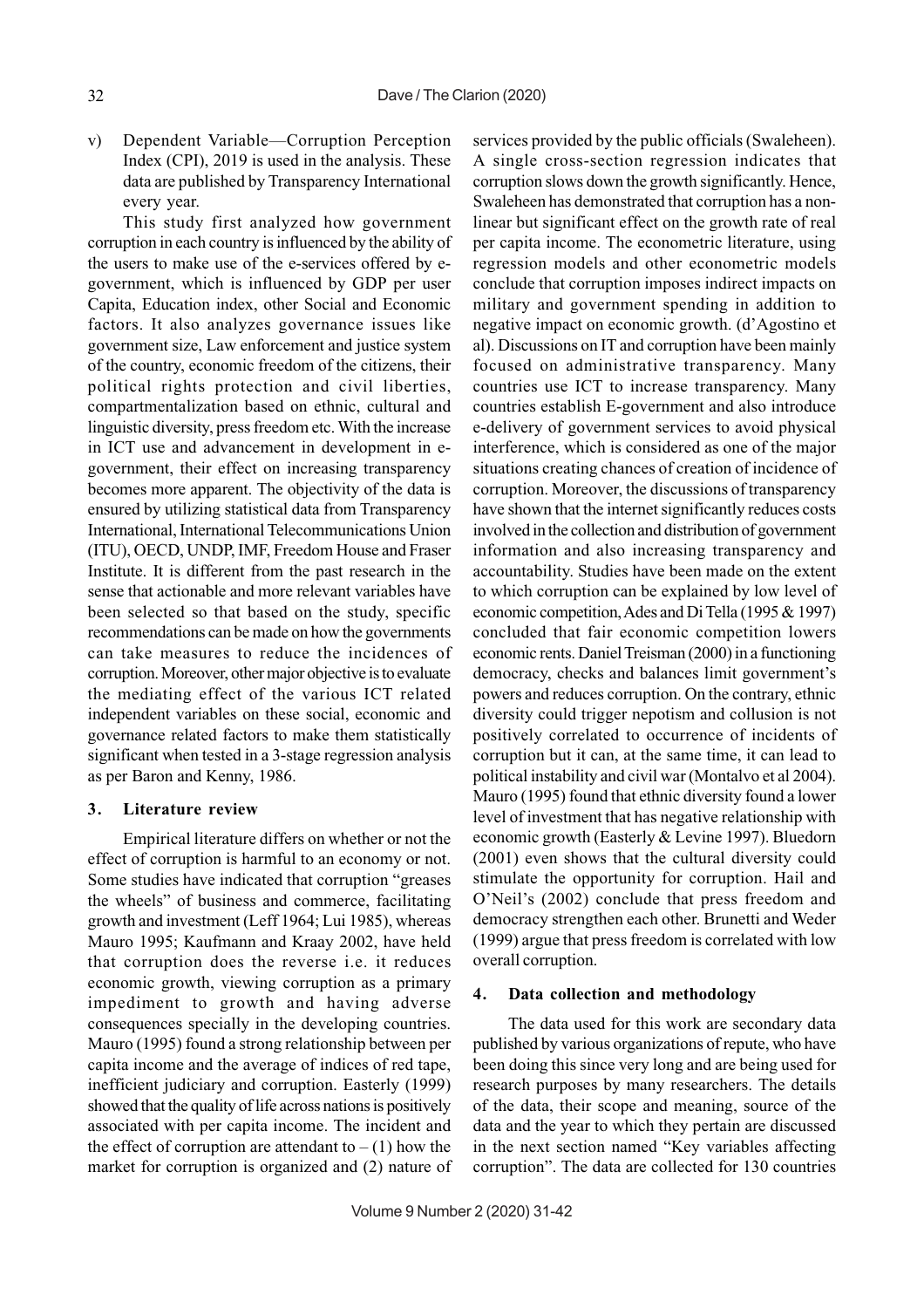around the world, based on their availability. In case of some countries, if the data are not available, they are excluded. An attempt has been made to collect the latest available data in respect of all countries.

A three-stage analysis has been carried out as per the methodology suggested by Baron and Kenny, (1986). In the first stage, multiple regression is carried out with CPI data as dependent variable and all the Social Factors as independent variables. Similarly, multiple regression is also carried out with Economic Factors as independent variables and CPI as dependent variable. Lastly, the governance factors are also regressed with CPI as dependent variable. It is found that in stage-1, some of the independent variables in Social Factors, Economic Factors and Governance Factors category are not statistically very significant. These insignificant factors from stage-1 are taken to stage-2 where they are regressed with Online Service Index, Telecommunication Infrastructure Index and e-Participation Index separately with later as dependent variables and it is observed if some of the insignificant factors of stage-1 become statistically significant. In stage-3 of the analysis, these stage-1 insignificant factors are subjected to multiple regression taking CPI as the dependent variable and also including each of the three ICT related factors as independent variable. At this stage-3 analysis also it is observed whether any of the stage-1 insignificant factors become statistically significant at stage-3. If a factor found insignificant at stage-1 becomes statistically significant at stage-2 or stage-3, it is concluded that that independent variable is mediated by the ICT factors.

#### **5. Key variables affecting corruption**

The key variables affecting government corruption used in this study are divided into four major categories i.e. Social Factors, Economic Factors, Governance Factors and the factors related to ICT development in the country. Under each category, a few numbers of factors have been identified, which are considered relevant and whose data are reliable and readily available. Before proceeding further, it is important to define each of them briefly with the source of data.

## **5.1 Social factors**

a. Social Progress Index (2019)- This index is published by the non-profit organization named Social Progress Imperative and is based on writings of Amartya Sen, Douglass North and Joseph Stiglitz. It measures well-being of a society

by observing social and environmental outcomes rather than the economic factors. Rather than emphasizing traditional measurements of success like income and investment, it measures 12 social and environmental indicators to create a clearer picture of what life is really like for everyday people. The index doesn't measure people's happiness or life satisfaction, focusing instead on actual life outcomes in areas from shelter and nutrition to personal rights and education. This exclusive focus on measurable outcomes makes the index a useful policy tool that tracks changes in society over time. The index has values from 0 to 100, with increasing score indicating higher social progress.

- b. Education Index (2015) This index is published by the UNDP taking into consideration Mean Years of Schooling and Expected Years of Schooling. It has values 0 to 1 with values closer to 1 show higher level of education in respect of these two measures.
- c. Cultural Diversity Index (2020) This is a list of countries ranked by ethnic and cultural diversity level and it is based on Fearon's analysis. It broadly exhibits the probability that two individuals drawn randomly from the country's groups are not from the same group (ethnic, religious or whatever the criteria are). The values vary from 0 to 1, where 0 is indicative of almost Nil fractionalization or zero groups.

## **5.2 Economic factors**

- a. Per Capita GDP in \$ (2019) This variable is published by the IMF every year.
- b. Human Capital Index (2018) Human Capital is a collection of all the knowledge, talent, and other capabilities developed so as to contribute to the economic activity with better productivity. Claudia Goldin, Department of Economics, Harvard University and National Bureau of Economic Research defined it as the stock of habits, knowledge, social and personality attributes, including creativity, embodied in the ability to perform labor so as to produce "economic value".
- c. Openness of economy (2018) This is sum of imports and exports as a percentage of GDP of a particular country.

## **3 Governance factors**

a. Political Rights and Civil Liberties (2018) – The main issue in this study is whether some factors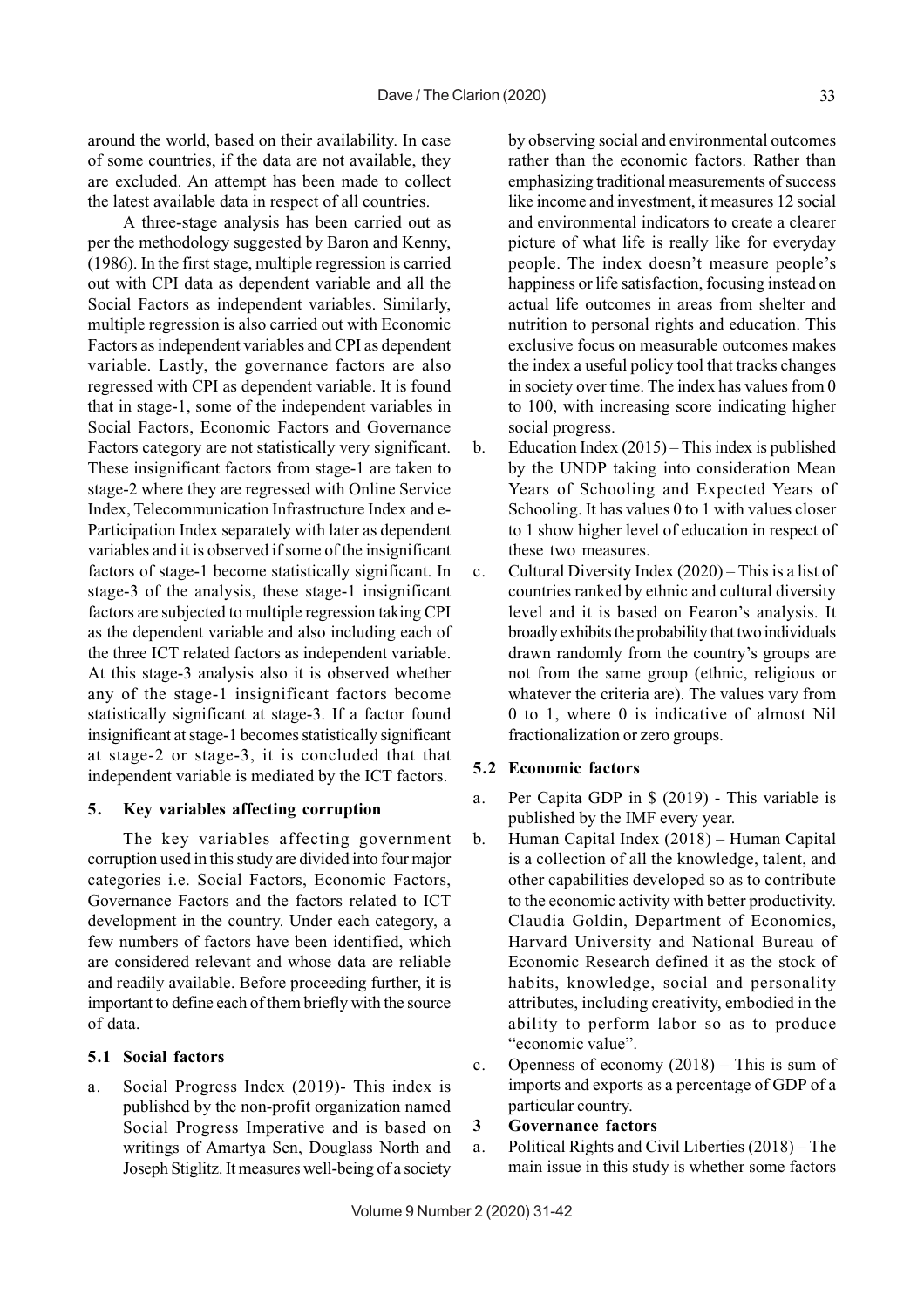concerning governance affect corruption level. As there are a very large number of variables already used in many studies, in this study only a few ones are selected that directly or indirectly reflect governments' intentions to decrease corruption. One of these factors is Political Rights which are measured using Freedom House's Political Rights Index, obtained from analysis of the electoral process, political pluralism and participation and functioning of the government. Civil Liberties are measured using Freedom House's Civil Liberties Index, measuring factors like freedom of expression and belief and personal autonomy and individual rights.

- b. Freedom of Press (2019) Freedom of Press is also related to governance dimension, which is important to affect the incidences of corruption. It is also based on the data from the Freedom House. Nas, T.F.; Price, A.C.; Weber, C.T. in "A policy-oriented theory of corruption" (1986) concluded that solidifying of democracy contributes to a decrease in corruption. A small score on the index demonstrates that there is more freedom of press in that country.
- c. Economic Freedom (2017) These data are published by the Fraser Institute. The index used here considers the following factors and consolidates them into Economic Freedom Index used here in the study: Size of Government, Legal System and Political Rights, Sound Money (freedom to hold foreign currency bank accounts, inflation rates etc.), and freedom to trade internationally (consisting of revenue from trade taxes, non-tariff trade barriers, compliance cost of importing and exporting, regulatory trade barriers, black market exchange rates, Foreign Investment restrictions, capital controls, freedom of foreigners to visit and Control of movement of capital and people) and Regulation (Business, Credit and Labor Regulations). Instead of using all these individual components as a separate variable as a property of government size and regulations, this study uses Economic Freedom as an important governance factor and it is considered more relevant and covers all important aspects studied in many studies in the past.
- d. E-Government Development Index (EGDI) (2018) – This is a comprehensive scoring of the willingness and capacity of national administrations to use online and mobile technology in the execution of the Government functions<sup>1</sup>. The EGDI scores range from a maximum of one and a minimum of zero. It is important here to mention that this parameter is calculated by giving equal weightage to Online

Service Index (OSI), Telecommunication Infrastructure Index (TII) and Human Capital Index (HCI). Thus, it can be seen that although it includes variables from ICT category and Economic Factors categories, there may be some problem of collinearity in considering economic indices and also while using ICT parameters for their mediation in affecting corruption level due to governance factors.

#### **5.4 ICT factors**

- a. Online Service Index (OSI) (2018) In short, the OSI summarizes the online presence and performance of the countries in a single internationally comparable value. It assesses the quality of government's delivery of online services from 0 to 1 (Best).
- b. Telecommunication Infrastructure Index (TII) (2018) – It is a measure that gives an idea about the telecommunications infrastructure's performance of a country relative to others. This index takes into consideration the number of PCs, number of internet users, number of mobile cellular subscriptions and number of fixed broadband subscribers per 100 persons. These data are published by International Telecommunications Union.
- c. E-Participation Index (EPI) (2018) It is an area of online services that opens up channels for online participation in public affairs. E-participation is about fostering civic engagement and open, participatory governance using ICT.

## **5.5 Dependent variable**

This study uses the Corruption Perceptions Index (CPI, 2019) of Transparency International (TI) as dependent variable.

#### **6. Analysis**

The final number of countries included in the analysis was 130 after excluding the missing values. As corruption is a very complex phenomenon, this study examines the impact of Social, Economic and Governance factors on CPI separately. In addition, another important aim of the paper is to find out the intermediating effects of the various ICT related factors on Social, Economic and Governance Factors. This is done by using multiple regression analysis and using a three-step process of analysis of the mediating effects (Baron and Kenny, 1986).

(A) Social Factors: - The multiple regression of Social Factors with the dependent variable CPI yields the following results as in Table-1. It can be seen from the data that SPI ( $p = 001$ ) and Cultural Diversity ( $p = 1$ 0.05) indices are significantly correlated with the CPI.  $R^2 = 68.4\%$  variation in the value of CPI can be explained by these variables.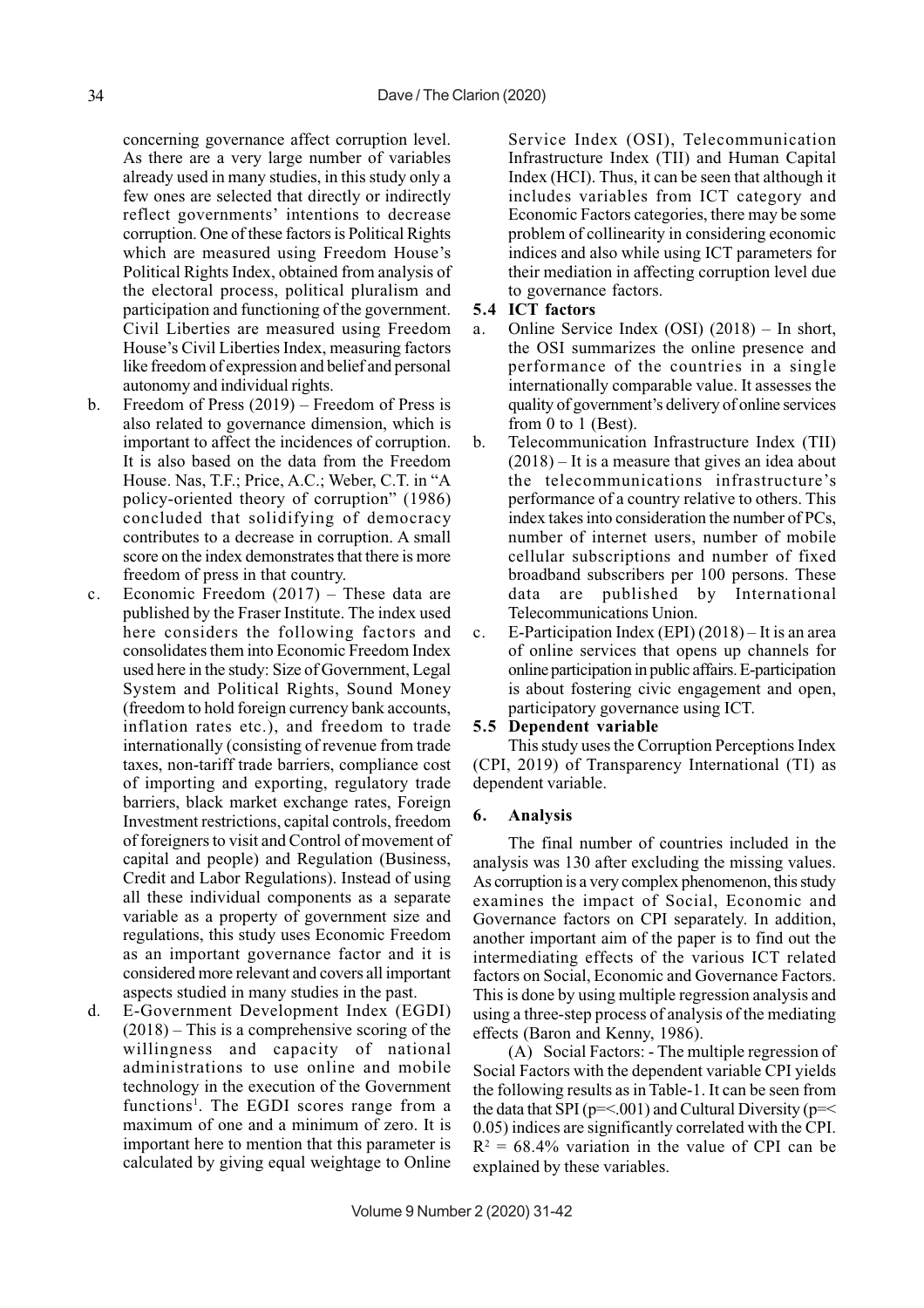|                   |        | Adjusted | Std. Error of |                    |        | Change Statistics |     |                  |
|-------------------|--------|----------|---------------|--------------------|--------|-------------------|-----|------------------|
|                   | Square | R Square | the Estimate  | R Square<br>Change | Change | df 1              | df2 | Sig. F<br>Change |
| .831 <sup>a</sup> | 94.07  | .691     | .684          | 10.8494            | .691   |                   | 126 | .0006            |

**Table-1**

| Model                  |                    | Unstandardized<br>Coefficients | Standardized<br>Coefficients |                   |              |
|------------------------|--------------------|--------------------------------|------------------------------|-------------------|--------------|
|                        | B                  | Std.<br>Error                  | Beta                         |                   | Sig.         |
| (Constant)<br>SPI 2019 | $-31.061$<br>1.257 | 5.836<br>.145                  | 1.039                        | $-5.322$<br>8.640 | .000<br>.000 |

| Model                                              |           | Unstandardized<br>Coefficients | Standardized<br>Coefficients |          |      |
|----------------------------------------------------|-----------|--------------------------------|------------------------------|----------|------|
|                                                    | B         | Std.<br>Error                  | Beta                         | t        | Sig. |
| Cultural and<br><b>Ethnic Diversity</b><br>$2020*$ | 10.320    | 4.529                          | .132                         | 2.279    | .024 |
| Education<br>Index $2015$                          | $-17.227$ | 12.113                         | $-165$                       | $-1.422$ | .157 |

Ethnic diversity is a key determinant of control of corruption. In fact, this variable has the largest value of B/beta. It is very unfortunate that although ethnic diversity may trigger nepotism, a root of corruption, but there is hardly anything that the government can do to change it (Treisman 2000 and Ransford Q. Churchill, William Agbodohu and Peter Arhenful, 2013). In an ethnically diverse country, people may abuse the public authority for private interest to favor their group members. However, it is seen that the residual values in the regression have a pattern showing relationship (Figure-1).



Volume 9 Number 2 (2020) 31-42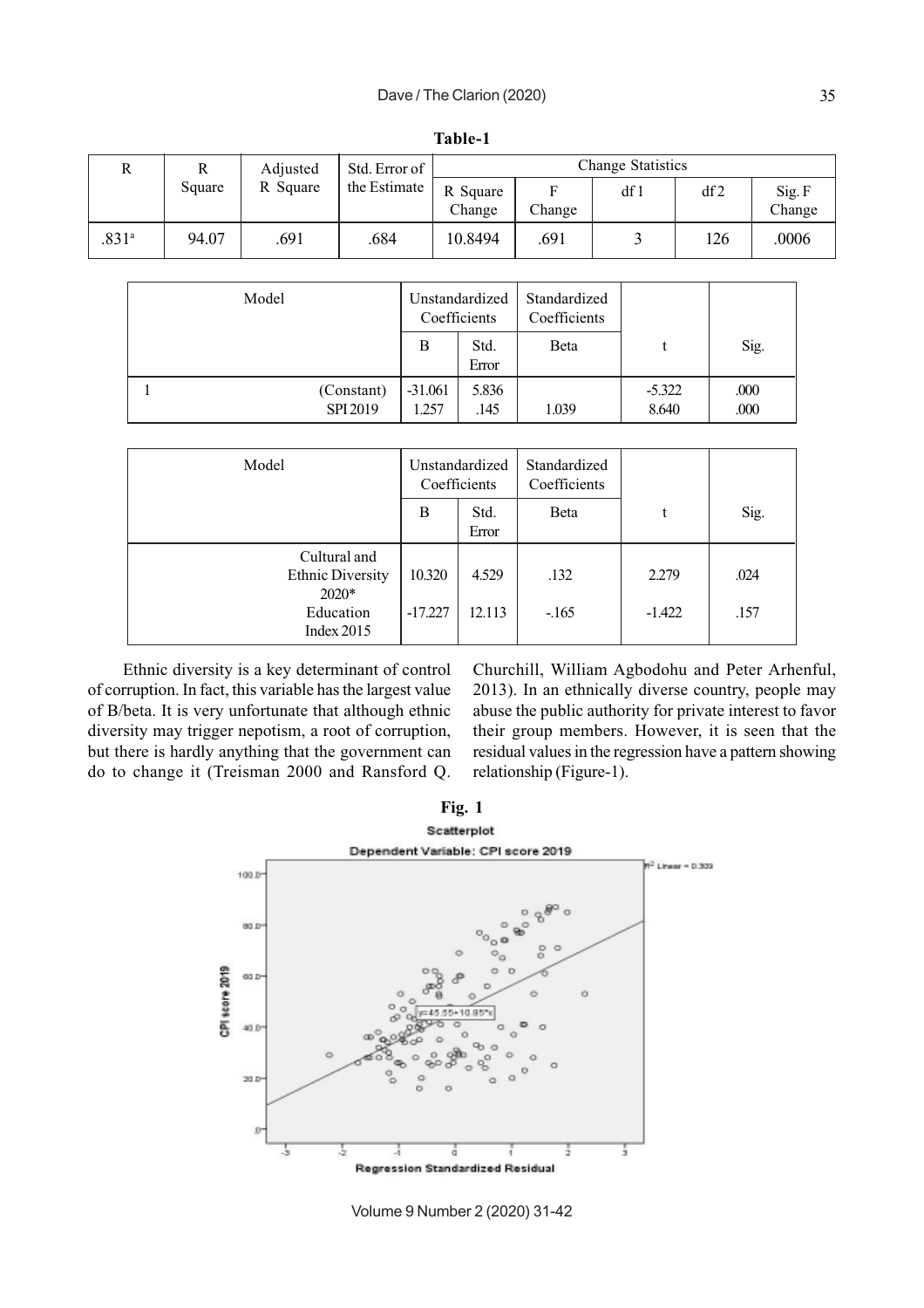This shows that there is another variable which is responsible for this pattern and that is the one related to the ICT factors, which will be discussed later in the paper. However, it can also be observed that the corruption comes down as the fractionalization increases, explained by the positive correlation shown between cultural diversity index and the Corruption

Perception Index (CPI), whereas it is normally expected to decrease corruption on decrease in the fractionalization. To find out the reason, Cultural Diversity Index was regressed with SPI as the dependent variable. It was seen that this correlation is statistically significant. The results are shown below.

| Model |                               |           | Unstandardized<br>Coefficients | Standardized<br>Coefficients |          |      |
|-------|-------------------------------|-----------|--------------------------------|------------------------------|----------|------|
|       |                               | B         | Std.<br>Error                  | <b>B</b> eta                 | t        | Sig. |
|       | (Constant)                    | 79.206    | 2.153                          |                              | 36.791   | .000 |
|       | Cultural and Ethnic Diversity | $-33.564$ | 4.884                          | $-519$                       | $-6.872$ | .000 |
|       | $2020*$                       |           |                                |                              |          |      |

**Table-2 : Coefficientsa**

a. Dependent Variable: SPI 2019

It can be seen that increased fractionalization decreases Social Progress Index, which is as expected. Thus, there appears to be a collinearity between CPI vs SPI and CPI vs Cultural & Ethnic Diversity.

Similarly, Education Index is not statistically significantly related to CPI which will also be examined if it is mediated by any of the ICT parameters.

(B) Economic Factors: - The results of regression are shown below in the Table-2, from which it can be seen that  $R^2$  is 69.2 and F value is 97.482, which show significant correlations.

| Adjusted          | Std. Error of | <b>Change Statistics</b> |              |                    |        |      |     |                  |
|-------------------|---------------|--------------------------|--------------|--------------------|--------|------|-----|------------------|
|                   | Square        | R Square                 | the Estimate | R Square<br>Change | Change | df 1 | df2 | Sig. F<br>Change |
| .836 <sup>a</sup> | .699          | .692                     | 10.7161      | .699               | 97.482 |      | 126 | .000             |

|   | Model                            |        | Unstandardized<br>Coefficients | Standardized<br>Coefficients |       |      |
|---|----------------------------------|--------|--------------------------------|------------------------------|-------|------|
|   |                                  | B      | Std.<br>Error                  | <b>B</b> eta                 | t     | Sig. |
| 1 | (Constant)                       | 16.200 | 3.840                          |                              | 4.219 | .000 |
|   | GDP per Capita, 2019(IMF, in \$) | .001   | .000                           | .602                         | 9.250 | .000 |
|   | Openness of Economy (Trade       | .010   | .018                           | .030                         | .558  | .578 |
|   | as % of GDP), $2018^{\wedge}$    |        |                                |                              |       |      |
|   | Human Capital Index, 2018        | 29.192 | 5.811                          | .307                         | 5.023 | .000 |

**Table-3**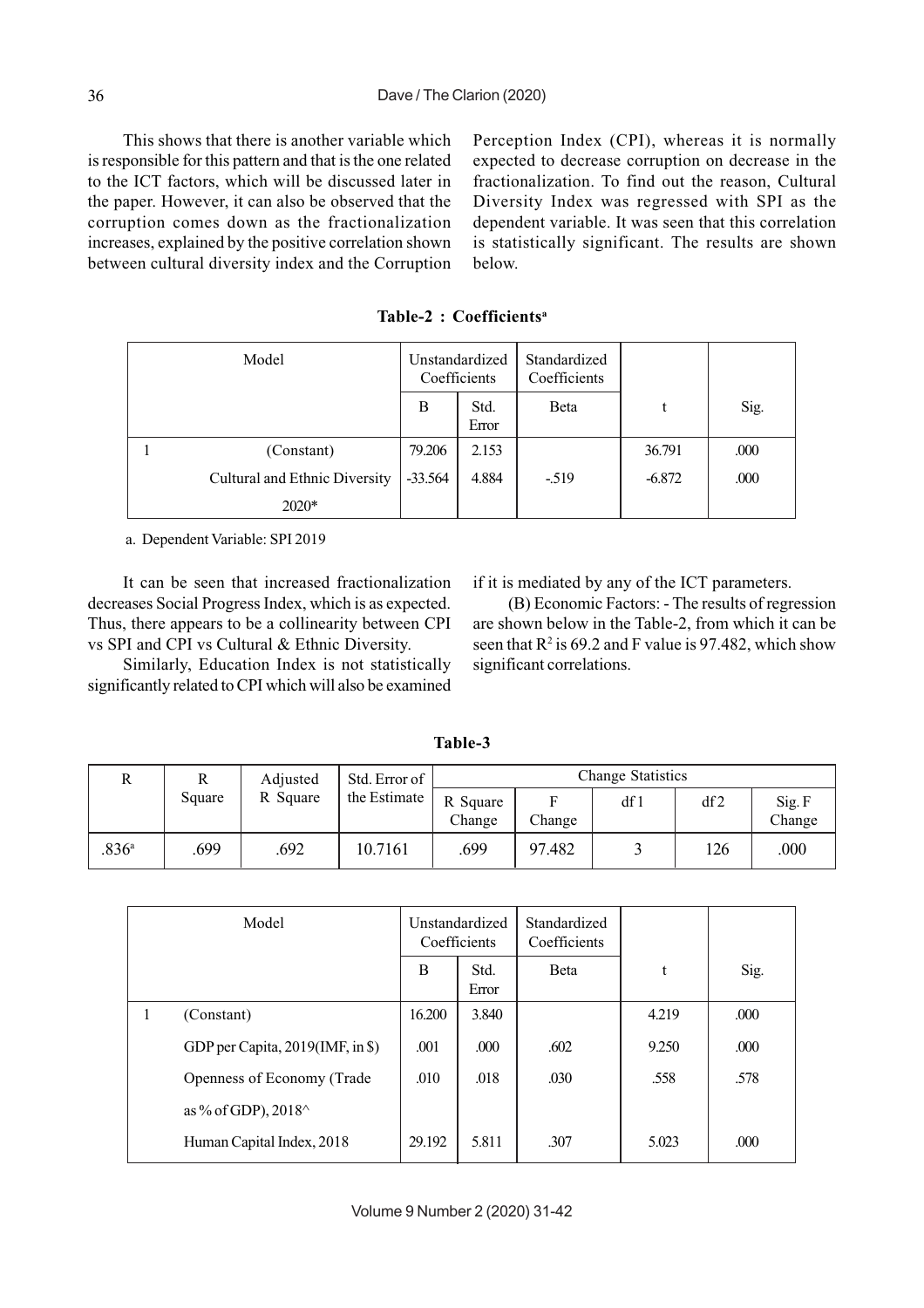Among these three economic variables, GDP per Capita and Human Capital Index are statistically significantly correlated with the Corruption Index at significance level of p=<0.001. Moreover, the residual values here also show a trend (Figure-2), which may perhaps be explained by another variable related to ICT. This role of mediation of ICT factors will be discussed later in the paper.

**Fig. 2**



Openness of economy measured in terms of trade (export + import) as percentage of GDP is not statistically significantly correlated to corruption reduction. It will be examined if any of the ICT variable

is mediating in this case.

(C) Governance Factors: - The Table-3a below shows the results of regression of CPI with the

| Model |       | R Square | Adjusted R<br>Square | Std. Error of the<br>Estimate |
|-------|-------|----------|----------------------|-------------------------------|
|       | .847a | .717     | .708                 | 10.4321                       |

**Table-3a :** Model Summary

a. Predictors: (Constant), E-Government Development Index, 2018, Press Freedom Index, 2019, Economic Freedom Index 2017, (Fraser Institute), Political Rights and Civil Liberties total Score, 2018

| Model      | Sum of Squares | df  | Mean Square | F      | Sig.  |
|------------|----------------|-----|-------------|--------|-------|
| Regression | 34448.479      |     | 8612.120    | 79.134 | .000b |
| Residual   | 13603.645      | 125 | 108.829     |        |       |
| Total      | 48052.123      | 129 |             |        |       |

**ANOVAa**

a. Dependent Variable: CPI score 2019

b. Predictors: (Constant), E-Government Development Index, 2018, Press Freedom Index, 2019, Economic Freedom Index 2017, (Fraser Institute), Political Rights and Civil Liberties total Score, 2018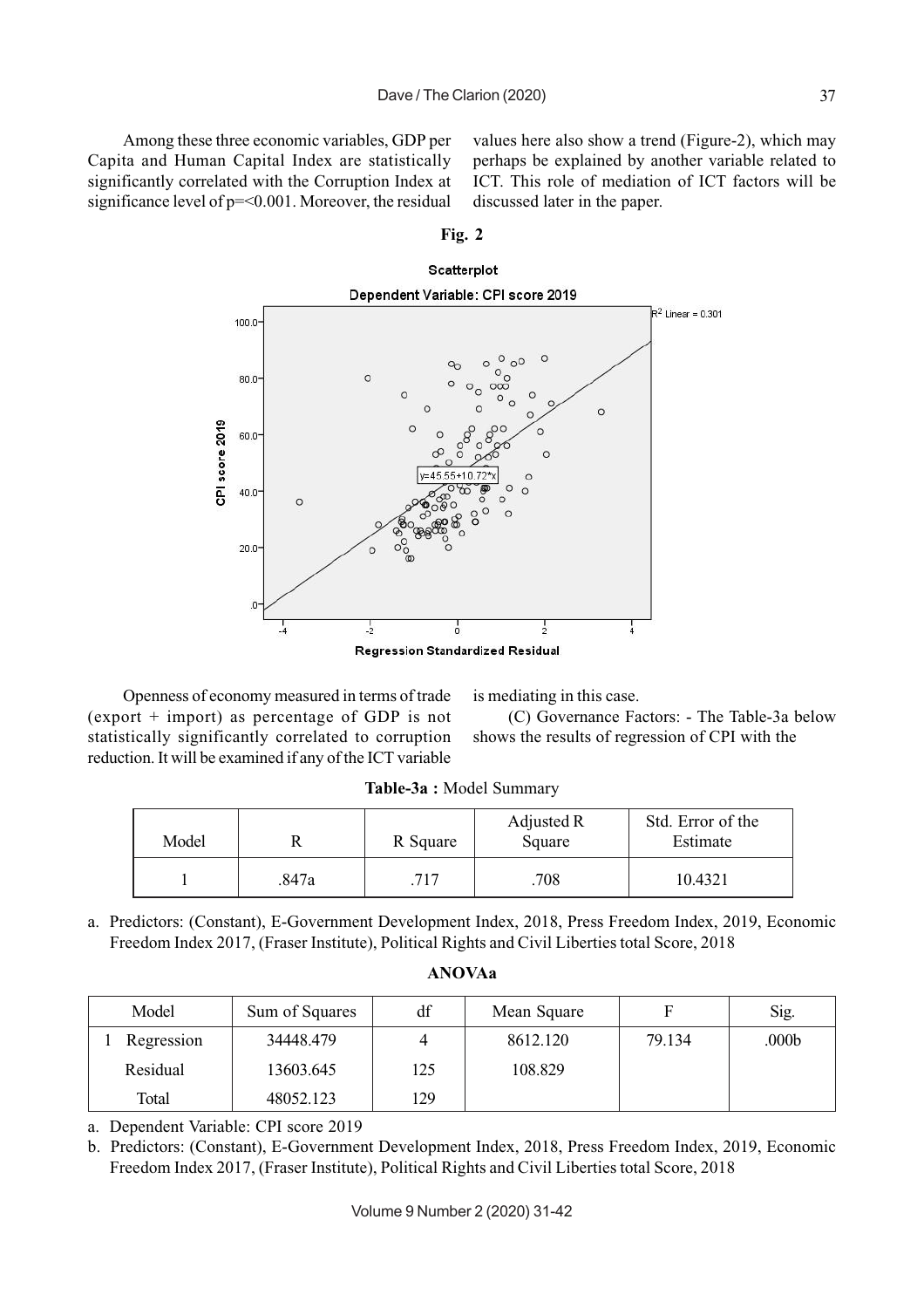| Model |                             |         | Unstandardized<br>Coefficients | Standardized<br>Coefficients |          |       |
|-------|-----------------------------|---------|--------------------------------|------------------------------|----------|-------|
|       |                             | B       | Std.<br>Error                  | <b>B</b> eta                 | t        | Sig.  |
| 1     | (Constant)                  | 2.206   | 11.065                         |                              | .199     | .842  |
|       | Press Freedom Index, 2019   | $-387$  | .120                           | $-310$                       | $-3.231$ | .002  |
|       | Economic Freedom Index      | 4.209   | 1.605                          | .181                         | 2.622    | .010  |
|       | 2017, (Fraser Institute)    |         |                                |                              |          |       |
|       | Political Rights and Civil  | $-.009$ | .076                           | $-.013$                      | $-118$   | .906  |
|       | Liberties total Score, 2018 |         |                                |                              |          |       |
|       | E-Government Development    | 47.195  | 6.494                          | .532                         | 7.268    | .000. |
|       | Index, 2018                 |         |                                |                              |          |       |

## **Coefficientsa**

a. Dependent Variable: CPI score 2019

governance related variables. Except the Political Rights and Civil Liberties Total Score, the other three variables are significantly correlated to the corruption index. The Press Freedom Index has a negative sign of correlation with CPI as lower value of the index

represents higher freedom of press of the country. Here also the residuals show a linear pattern, indicating towards another variable intermediating and that may perhaps from the ICT related variables. Figure-3 below shows this pattern.

**Fig. 3**



Volume 9 Number 2 (2020) 31-42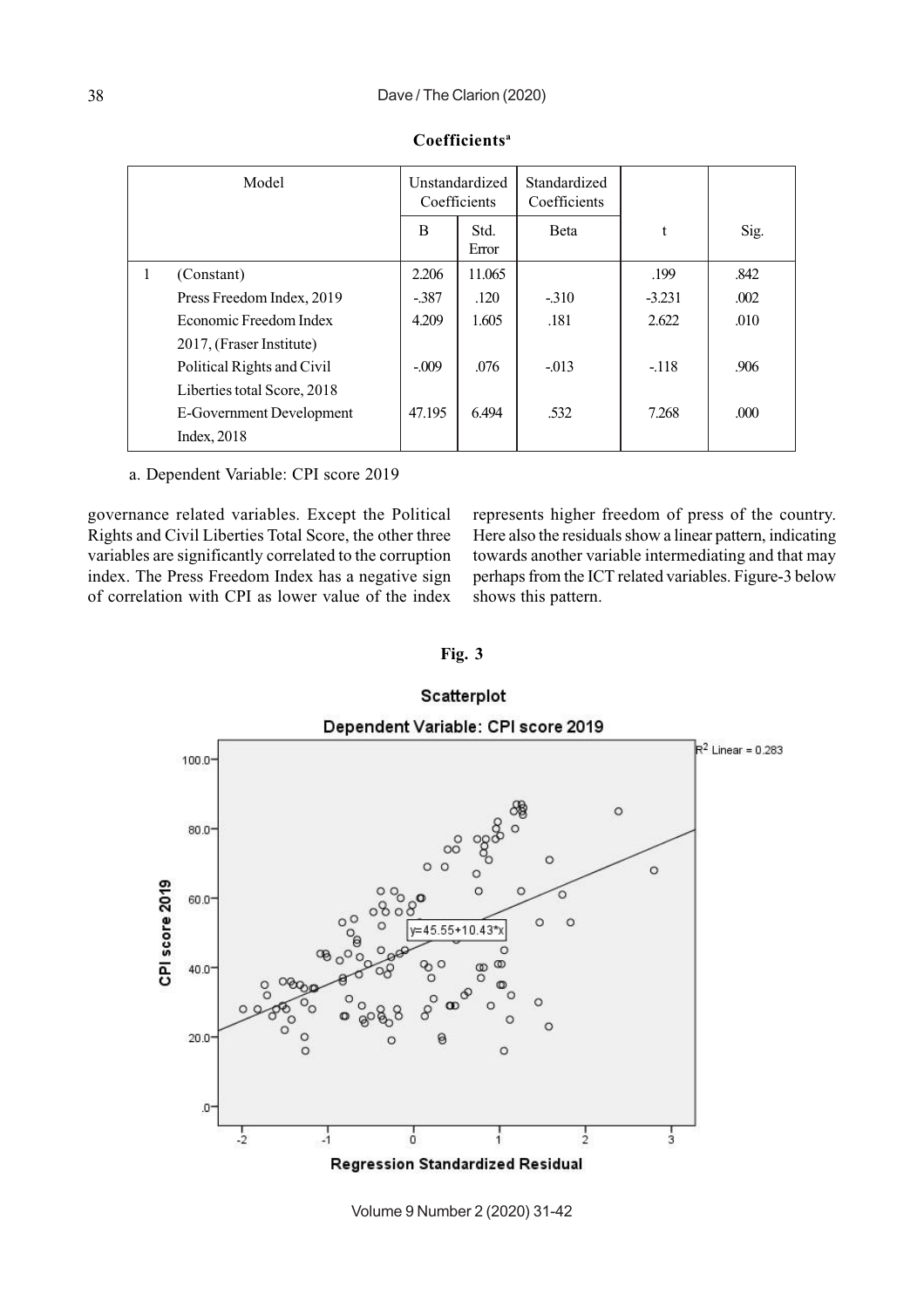#### **7. Analysis of the impact of ICT variables**

We have identified three variables under ICT which are supposed to impact the corruption incidence. It is believed that every country is digitizing delivery of public services through laying a wide telecommunication network and offering online services. They are also enabling the citizens to be able to use these services without any substantial physical contact with the bureaucracy. Different countries in the world are at different stages of this process. The main aims of the development are to expedite the service delivery, ensure accuracy and also to increase transparency so that the incidents of corruption can be minimized. Independent variables under category i.e. Social, Economic and Governance when regressed against CPI, one variable in each category was not found to be statistically significant. Moreover, the residual values were also showing a linear pattern indicating to existence of a possible variable related to ICT which may also be responsible for change in the value of CPI. As ICT affects every variable, it is concluded that the two, two and three variables from these three categories, which were found to be significantly related to CPI, may also be mediated by some of the three variables of ICT. However, for the purpose of this paper we will analyze the remaining variables which were not significantly correlated with CPI, to see whether they are correlated with any of the three ICT variables in stage-2 and then finally, whether they become significant when regressed again with CPI as the dependent variable at stage-3 along with the concerned ICT variable also as an independent variable. In other words, in order to ascertaining the mediating effects of ICT variables, three steps proposed by Baron and Kenny (1986) were implemented.

## **8. Findings and results**

For the purpose of this paper, stage-2 and stage-3 regressions were performed for the variables that were found insignificant in Step-1 and discussed above. The results of Stage-2 and Stage-3 in respect of OSI are summarized in the table below: -

| Serial No. | Variable               | Stage-2                    |          | Stage-3     |       |
|------------|------------------------|----------------------------|----------|-------------|-------|
|            | Dependent Variable     | Online Service Index (OSI) |          | <b>CPI</b>  |       |
|            |                        | B                          |          | B           |       |
| 1.         | <b>Education Index</b> | $1.001***$                 | 9.671    | 25.664**    | 2.747 |
| 2.         | Openness of Economy    | 0.000                      | $-0.609$ | $0.053**$   | 2.903 |
| 3.         | Political Rights and   | 0.001                      | 1.222    | $0.239***$  | 5.212 |
|            | Civil Liberties        |                            |          |             |       |
| 4.         | <b>OSI</b>             |                            |          | $20.133***$ | 3.305 |

**Table-4**

\*\*\*P=<.001,\*\*p=<0.01

These results in three steps show that all these three variables i.e. Education Index, Openness of Economy and Political Rights & Civil Liberties, which were statistically insignificant in stage-1, became significant in stage-3. Hence, it can be concluded that all these three variables are fully mediated by OSI.

Similarly, stage-2 and stage-3 regressions were carried out with Telecommunication Infrastructure (TII) as dependent and CPI as dependent variable in respective stages i.e. stage-2 and stage-3. The results were as follows.

| able |  |
|------|--|
|------|--|

| Serial No. | Variable               | Stage-2                    |        | Stage-3     |          |            |  |
|------------|------------------------|----------------------------|--------|-------------|----------|------------|--|
|            | Dependent Variable     | Online Service Index (OSI) |        |             |          | <b>CPI</b> |  |
|            |                        | В                          |        | В           |          |            |  |
|            | <b>Education Index</b> | $1.037***$                 | 16.262 | $-25.203**$ | $-2.412$ |            |  |
|            | Openness of Economy    | $0.001**$                  | 3.196  | 0.014       | 0.867    |            |  |
| 3.         | Political Rights and   | $0.001*$                   | 1.722  | $0.207***$  | 5.349    |            |  |
|            | Civil Liberties        |                            |        |             |          |            |  |
| 4.         | TH                     |                            |        | $68.5***$   | 8.257    |            |  |

\*\*\*P=<.001, \*\*p=<0.01, \*p=<0.1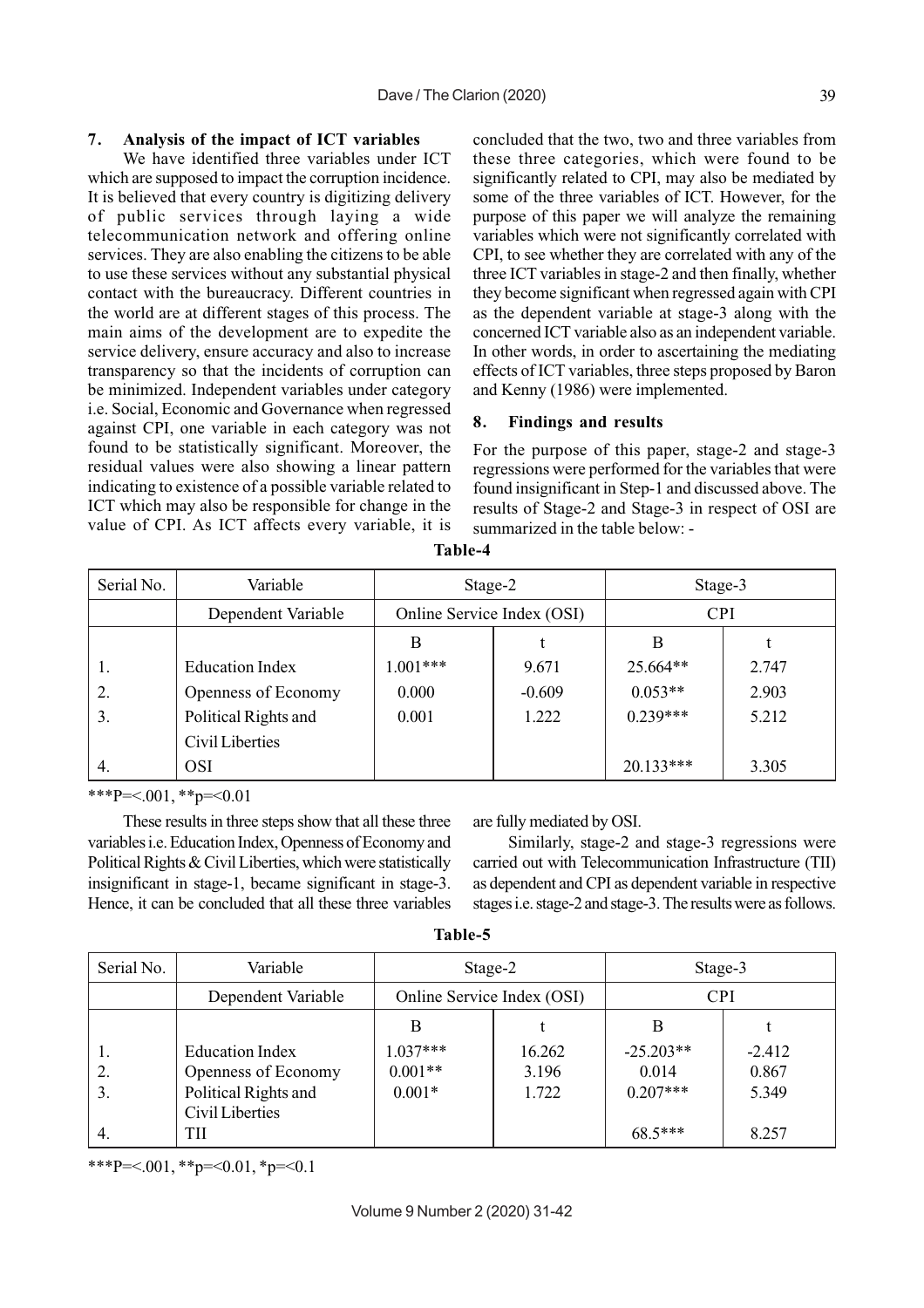It can be seen that all these three variables become statistically significant in stage-2 and in stage-3 (in regression with CPI as dependent variable), only Education Index and Political Rights & Civil Liberties become statistically significant. Thus, Education Index and Political Rights & Civil Liberties are mediated by TII.

Finally, stage-2 and stage-3 regressions were carried out for e-participation and CPI as dependent variables in the respective stages. The results are shown below in the following table-

| Serial No. | Variable               | Stage-2                    |          | Stage-3    |       |
|------------|------------------------|----------------------------|----------|------------|-------|
|            | Dependent Variable     | Online Service Index (OSI) |          | <b>CPI</b> |       |
|            |                        | B                          |          | B          |       |
| 1.         | <b>Education Index</b> | $1.053***$                 | 10.236   | $27.257**$ | 2.816 |
| 2.         | Openness of Economy    | 0.000                      | $-1.504$ | $0.057**$  | 3.053 |
| 3.         | Political Rights and   | 0.001                      | 1.467    | $0.238***$ | 5.12  |
|            | Civil Liberties        |                            |          |            |       |
| 4.         | EPI                    |                            |          | $17.629**$ | 2.845 |

#### **Table-6**

\*\*\*P=<.001, \*\*p=<0.01, \*p=<0.1

The above results indicate that all the three indices, which were not significant in stage-1 i.e. Education Index, Openness of Economy and Political Rights & Civil Liberties, are mediated fully by the ICT index e-participation.

# **9. Conclusions and policy implications**

In recent years, good governance has become the focus of the international community. Good governance refers to the delivery of minimum public service, including infrastructure, for basic education and health, roads, means of transport, and communication, rule of law and accountability. Good governance is not only the absence of corruption, but also the establishment of institutional arrangements, which help create an environment for sustainable economic development and for removal of abject poverty. Thus, good governance also includes an appropriate & effective legal framework for commerce, financial institutions, taxation, government expenditure, business competition and labor market regulation. With this moving from corruption to good governance, the emphasis has shifted to the following important areas.

1. Transparency in administration. The administration should develop transparent systems of procurement and decision-making. Development of IT and its application in all fields can help dissemination of information that is vital to the public. Many countries, including India, have passed specific legislations for divulging information of public interest. If implemented in the right spirit, it can help curb corruption largely.

- 2. Clarity of Rules & Procedures & Reduction of Discretionary Powers. Many rules and legislations in many countries infested most with corruption are ambiguously framed. This leads to differences in interpretations and bribes becoming one of the means to resolve the differences. Similarly, discretionary powers are a potential source of corruption. This has been a major source of corruption in many countries. In Indian context, many administrative authorities are having discretionary powers, which affect the public life and trade, including income tax & customs etc. More & more exemptions affecting the public life and trade etc. should be abolished in order to reduce the incidence of corruption. Educating the public about laws & rules is another very important factor to reduce corruption.
- 3. Weak Enforcement of Laws & Rules. If the implementation of laws & rules is not monitored or the culprits are not penalized, then the risk of sanction declines or the corruption margin increases. This can happen, for example, when the governing elite is not democratic or checks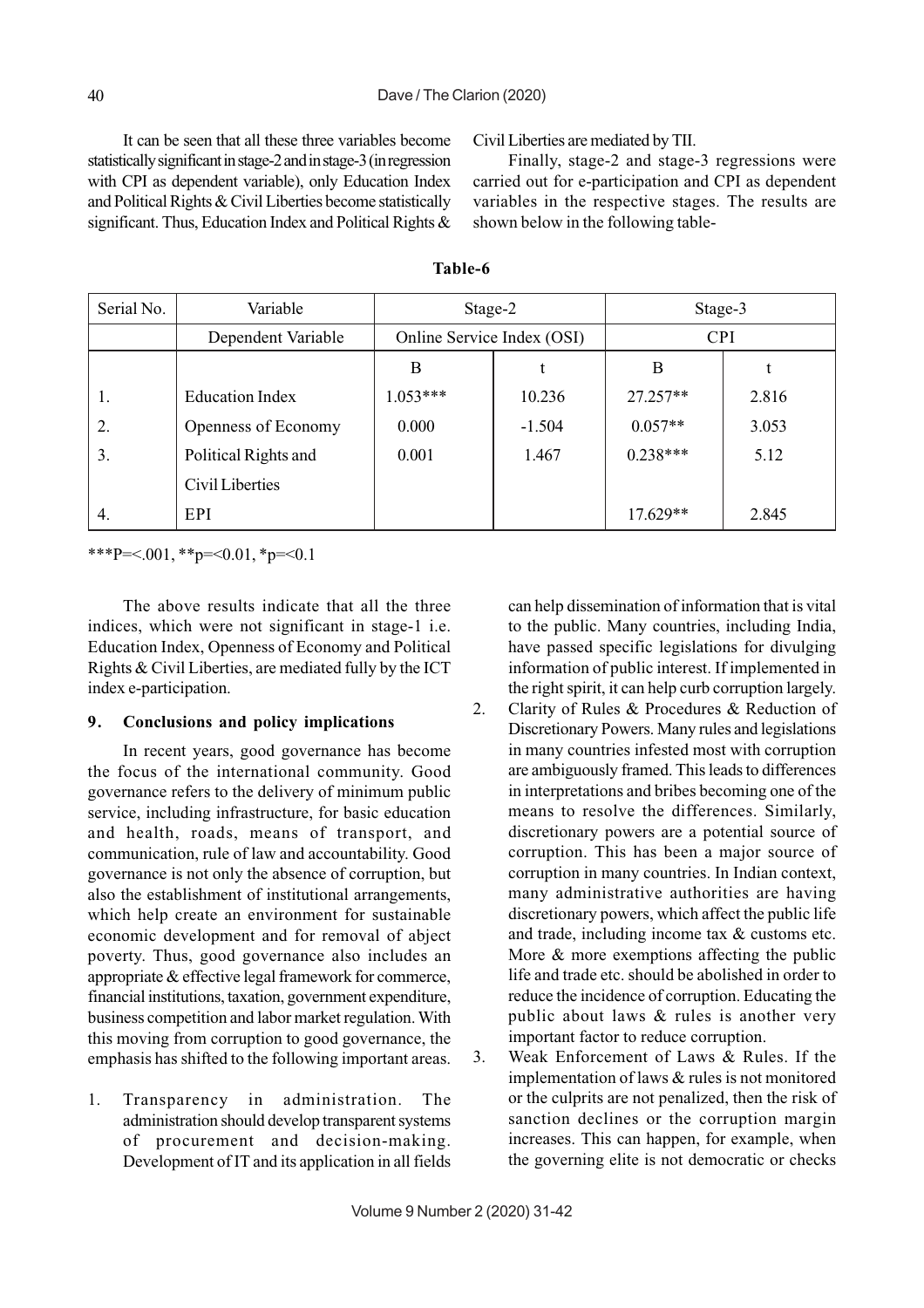& balances in the society are weak (including weak or not independent public media, NGOs, widespread illiteracy). Developing countries often face serious constraints on their ability to implement projects or policies and are likely to suffer from corruptions. As the implementation machinery, including judicial system, strengthens, the corruption levels should come down.

4. The Corruption Tolerance. Because of historic reasons and inadequate education, many people accept corruption as the way of life. If the society as a whole does not oppose it out of fear of victimization at the hands of those in power, corruption can hardly be curbed. Strong institutions are the requirements for the same.

Among all these factors, as we have discussed, growth is the most important and significant factor which will increase individual wellbeing. Education is another weapon in the hands of the public. Moreover, there is a correlation between Openness to foreign trade, which makes local businesses competitive, encourages adoption of the best management practices, transfer of technology and exposes local business to the international business environment that values quality and discourages corruption. In essence, the policies of a country should be giving the highest priority to sustainable economic growth, which will in turn eliminate underlying corruption. This should be accompanied by policies to increase investment in education and health. In addition, they should implement policies bringing transparency in administration, clearly defined rules & laws without ambiguity, and a powerful enforcement infrastructure.

There are many political implications of this study. ICT use and e-government development were found to be major mediating factors for various social, economic and governance related factors as discussed above. As such, the results can serve as a valuable reference in the establishment of effective anti-corruption strategies. Since education level fully mediates the e-government's ICT use, telecommunications infrastructure, online services, and e-government participation, the level of education must be enhanced to decrease government corruption. Similarly, online services act as mediators between the political rights and civil liberties and reduction in corruption, we expect greater involvement of citizens and media in government affairs to have a positive effect on online service accessibility and information acquisition, thereby resulting in reduced incidence of corruption.

# *References*

Axel Dreher and Thomas Herzfeld 2005, "The Economic Costs of Corruption: A Survey and Evidence."

D'Agostino, Giorgio, J. Paul Dunne, Luca Pieroni 2016, "Government Spending, Corruption and Economic Growth". World Development 84 (2016): 190-205. ScienceDirect. Web 21 Sept. 2016.

Data from Economic Freedom of the World: 2019 Annual Report. The Fraser Institute. Downloaded from https://www.fraserinstitute.org/economic-freedom/dataset?geozone=world&page=dataset&min-year=2&maxyear=0&filter=0. On 10-04-2020.

Data on Political Rights and Civil Liberties Index, published by Freedom House and downloaded from https:// freedomhouse.org/countries/freedom-world/scores on 09-04-2020.

Fraser Institute, Economic Freedom of the World: 2018 Annual Report; Fraser Institute: Vancouver, BC, Canada, 2019.

Freedom House, Freedom in the World; Freedom House: Washington DC, USA, 2019.

Hadi Hussain 1999, "The Detrimental Effects of Corruption in developing countries".

Jose Ernesto Chedraui, Fernanda Arcaraz and Andrea Botero 2016, "Factors Affecting Corruption in Developing and Emerging Countries".

Kangwon Lee, Sang ok Choi, Jinha Kim and Mijin Jung 2018, "A Study on the Factors Affecting Decrease in the Government Corruption and Mediating Effects of Development of ICT and E-Government—A Cross